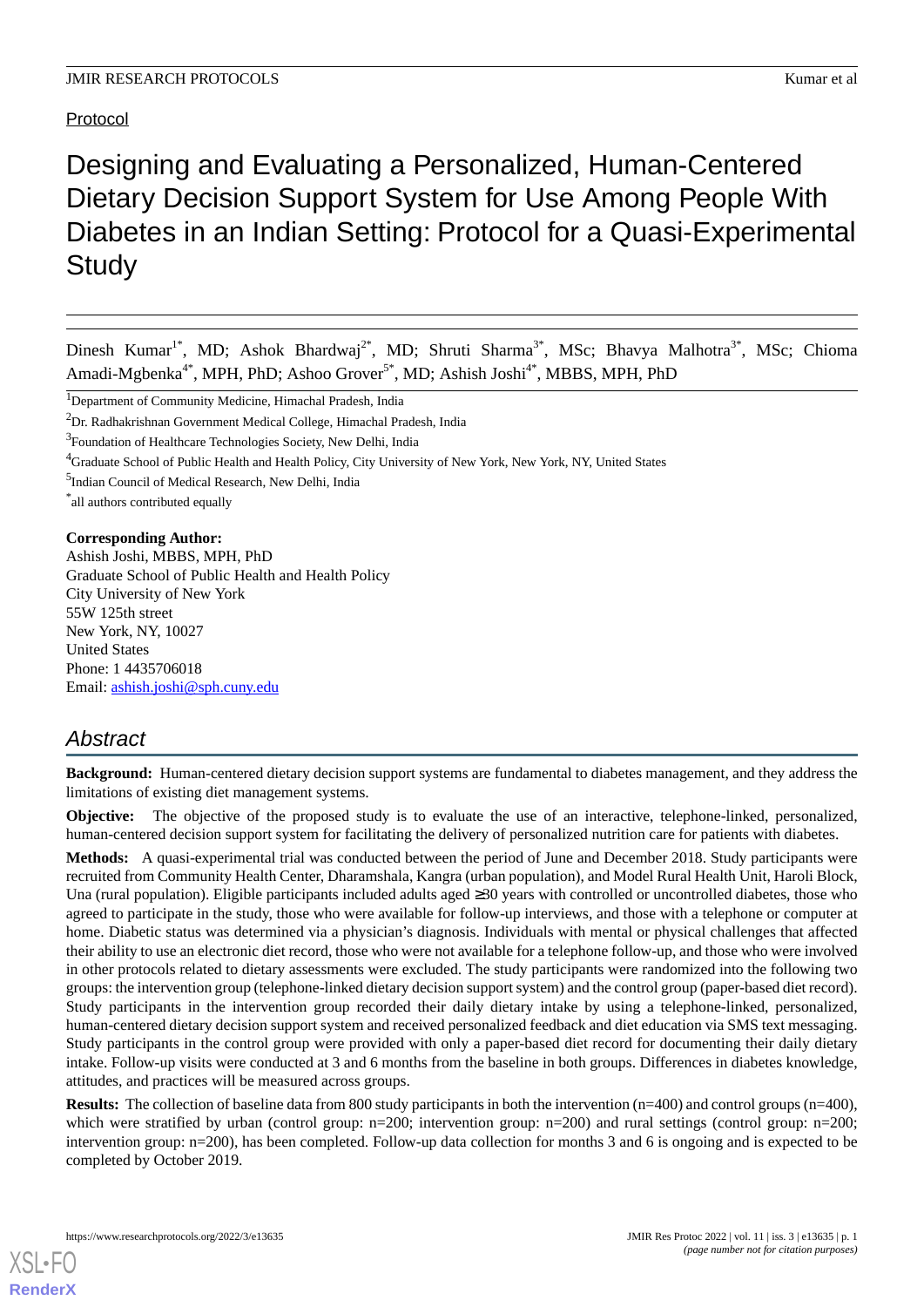**Conclusions:** We anticipate that the intervention group will show significant changes in nutrition knowledge, attitudes, and practices; satisfaction with care; and overall diabetes management. We also expect to see urban-rural differences across the groups. The uniqueness of our nutrient data capture process is demonstrated by its cultural and contextually relevant features—diet capture in both English and Hindi, diet conversion into caloric components, sustained diet data collection and participant adherence through telephone-linked care, and auto-generated reminders.

#### **International Registered Report Identifier (IRRID):** DERR1-10.2196/13635

#### *(JMIR Res Protoc 2022;11(3):e13635)* doi: [10.2196/13635](http://dx.doi.org/10.2196/13635)

### **KEYWORDS**

type 2 diabetes; diabetes management; dietary decision support; diet record; India

# *Introduction*

Type 2 diabetes (T2D) is a rapidly growing chronic health problem, and the complications of T2D cause significant morbidity and mortality. Globally, 415 million people are living with T2D mellitus, and this is estimated to increase to 642 million people by 2040 [\[1](#page-7-0)]. The proliferation of T2D is the most notable in low- and middle-income countries, and this has been attributed to a number of factors, including an aging population, population growth, urbanization, the increasing prevalence of obesity, and physical inactivity [\[2](#page-7-1)[-5](#page-7-2)]. India, China, and the United States have the highest diabetes incidence rates globally. According to the International Diabetes Federation estimates, the number of patients with diabetes in India is projected to increase to approximately 70 million by 2025—almost double the amount from 2007 [[1](#page-7-0)].

A key outcome of proper diabetes management is the development of healthy eating patterns [\[3](#page-7-3)]. In addition, daily physical activity sessions are recommended to regulate blood glycemic levels. [[4\]](#page-7-4). Proper glycemic control is critical to the prevention or delay of the onset of acute and chronic complications and to the improvement of quality of life among people with diabetes. Providing self-management education and support tools to improve diabetes knowledge, foster treatment adherence, promote lifestyle changes, and enable the self-monitoring of blood glucose is fundamental to this process [[5](#page-7-2)[,6](#page-7-5)].

Dietary intake assessment is a fundamental step in developing interventions for people living with T2D [\[6](#page-7-5)]. Dietary intake has been measured by using a variety of methods in the existing literature, including dietary recalls, weighed diet records, diet history reports, and food frequency questionnaires [\[6-](#page-7-5)[8\]](#page-7-6). None of these methods have demonstrated adequate accuracy and reliability in determining food intake. A variety of technology-based applications have also been developed for estimating and recording food consumption, but significant limitations have been reported, including small sample sizes, insufficient outcome evaluation periods, high costs, and inappropriate message framing [[9,](#page-7-7)[10](#page-8-0)]. Future studies using randomized controlled trial designs, larger sample sizes, and longer durations of evaluation are recommended to establish the intervention capabilities of technology-based diet interventions [\[10](#page-8-0)-[14\]](#page-8-1).

The objective of the proposed study is to evaluate the use of an interactive, telephone-linked, personalized, human-centered decision support system for facilitating the delivery of personalized nutrition care for patients with diabetes. To the best of our knowledge, this is the first study to design and develop an intervention model after assessing the needs of users from urban and rural settings in an Indian context. The proposed study has three specific aims, as follows:

- Examine and compare the factors that influence the intake of a healthy diet among people with diabetes living in the urban and rural settings of Himachal Pradesh
- Identify the necessary components of the personalized, human-centered dietary decision support system that can gather, analyze, and provide individualized dietary feedback
- Compare the effectiveness of the personalized, human-centered dietary decision support system to that of other paper-based methods of diet recording for documenting nutrient intake among people with diabetes

# *Methods*

# **Ethics Approval**

Ethical approval was obtained from the Institutional Review Board of Dr. Rajendra Prasad Medical College Kangra (institutional review board number: 116/2016).

#### **Study Design**

A quasi-experimental trial was conducted between the period of June and December 2018 ([Figure 1\)](#page-2-0). Study participants were recruited from the following two urban and rural locations: Community Health Center, Dharamshala, Kangra (urban population), and Model Rural Health Unit, Haroli Block, Una (rural population). Eligible study participants included (1) adults aged ≥30 years, (2) those with controlled or uncontrolled diabetes, (3) those who agreed to participate in the study, (4) those who were available for follow-up interviews, and (5) those with a telephone or computer at home. Diabetic status was based on a physician-confirmed diagnosis of diabetes and the prescription of medications for diabetes management. The exclusion criteria comprised the following: (1) the presence of any mental or physical challenge affecting the study participants' ability to use an electronic diet record, (2) unavailability for a telephone follow-up, and (3) involvement in other clinical trials or protocols related to dietary assessments. The study was funded by the Indian Council of Medical Research.

 $XS$ -FO **[RenderX](http://www.renderx.com/)**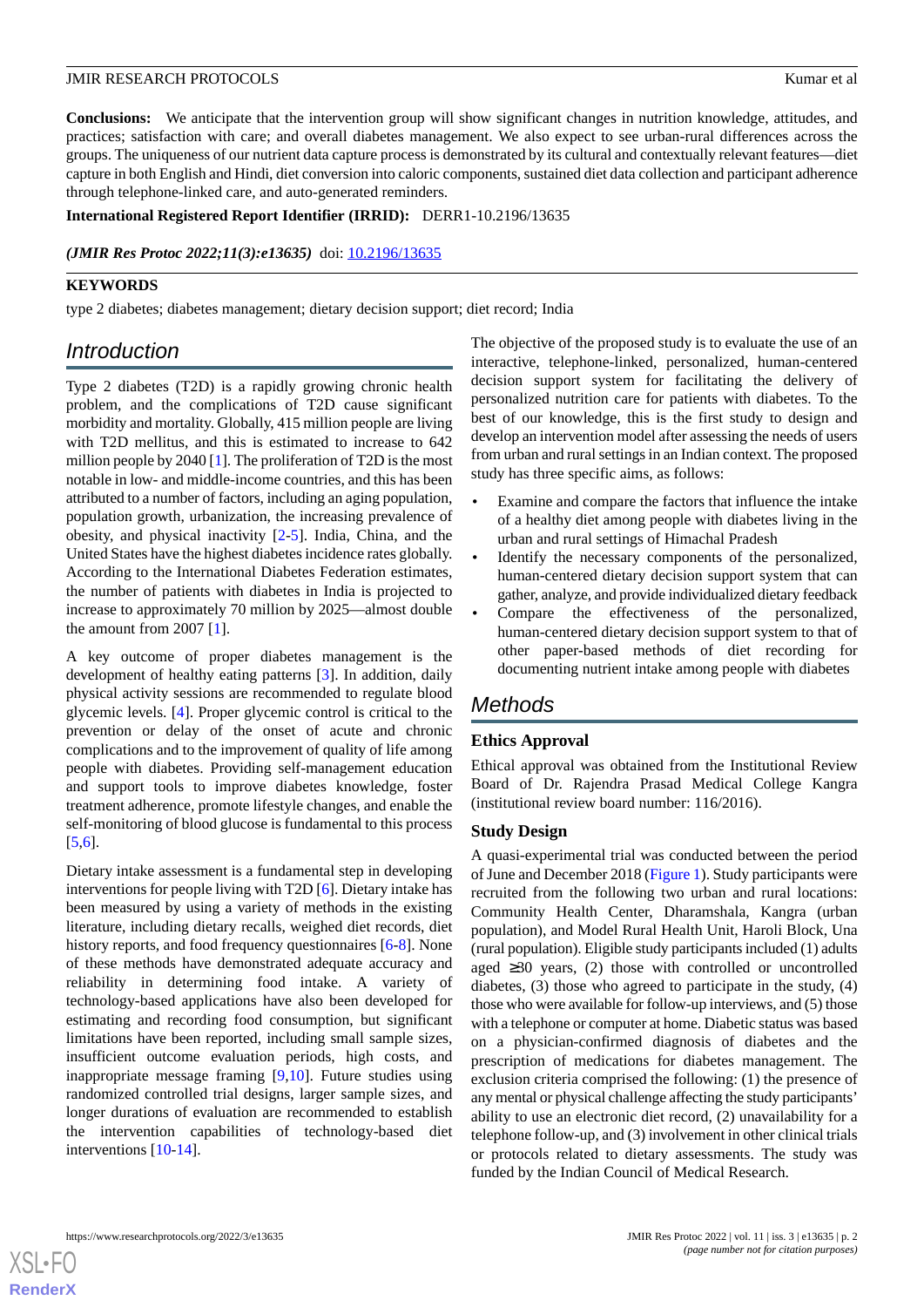<span id="page-2-0"></span>Figure 1. Study participant recruitment.



#### **Study Groups**

The study participants were randomly assigned into the following two groups: the intervention group (telephone-linked dietary decision support system) and the control group (paper-based diet record; [Figure 1\)](#page-2-0). The randomization was conducted following the assessment of participants' eligibility for inclusion in the study. Study participants in the intervention group (group 1) recorded their daily dietary intake by using a telephone-linked, personalized, human-centered dietary decision support system and received personalized feedback and diet education via SMS text messaging. The personalized, human-centered dietary decision support system is a telephone-linked decision support system designed to provide tailored dietary education to patients with diabetes. The study participants were able to access the personalized, human-centered dietary decision support system through their computers, cell phones, or a telephone-linked service, depending

https://www.researchprotocols.org/2022/3/e13635 JMIR Res Protoc 2022 | vol. 11 | iss. 3 | e13635 | p. 3

[XSL](http://www.w3.org/Style/XSL)•FO **[RenderX](http://www.renderx.com/)**

on the technology platform available to them. The telephone-linked service enabled the participants (including those who did not have a technology platform to access the personalized, human-centered dietary decision support system) to receive phone calls from our research team in order to record their daily dietary intake. The personalized, human-centered dietary decision support system also generated automatic alerts that served as reminders to the participants who had not reported their daily diet intake. Study participants in the control group were provided with a paper-based diet record for documenting their daily dietary intake. Both the intervention group and control group were provided with a diabetes educational booklet at baseline. However, the study participants in the control group were also provided with a booklet to document their diet log on a daily basis. Follow-up visits were conducted at 3 and 6 months from the baseline in both groups. Baseline data were gathered on sociodemographics; health literacy; physical activity; anthropometric measurements; blood sugar testing;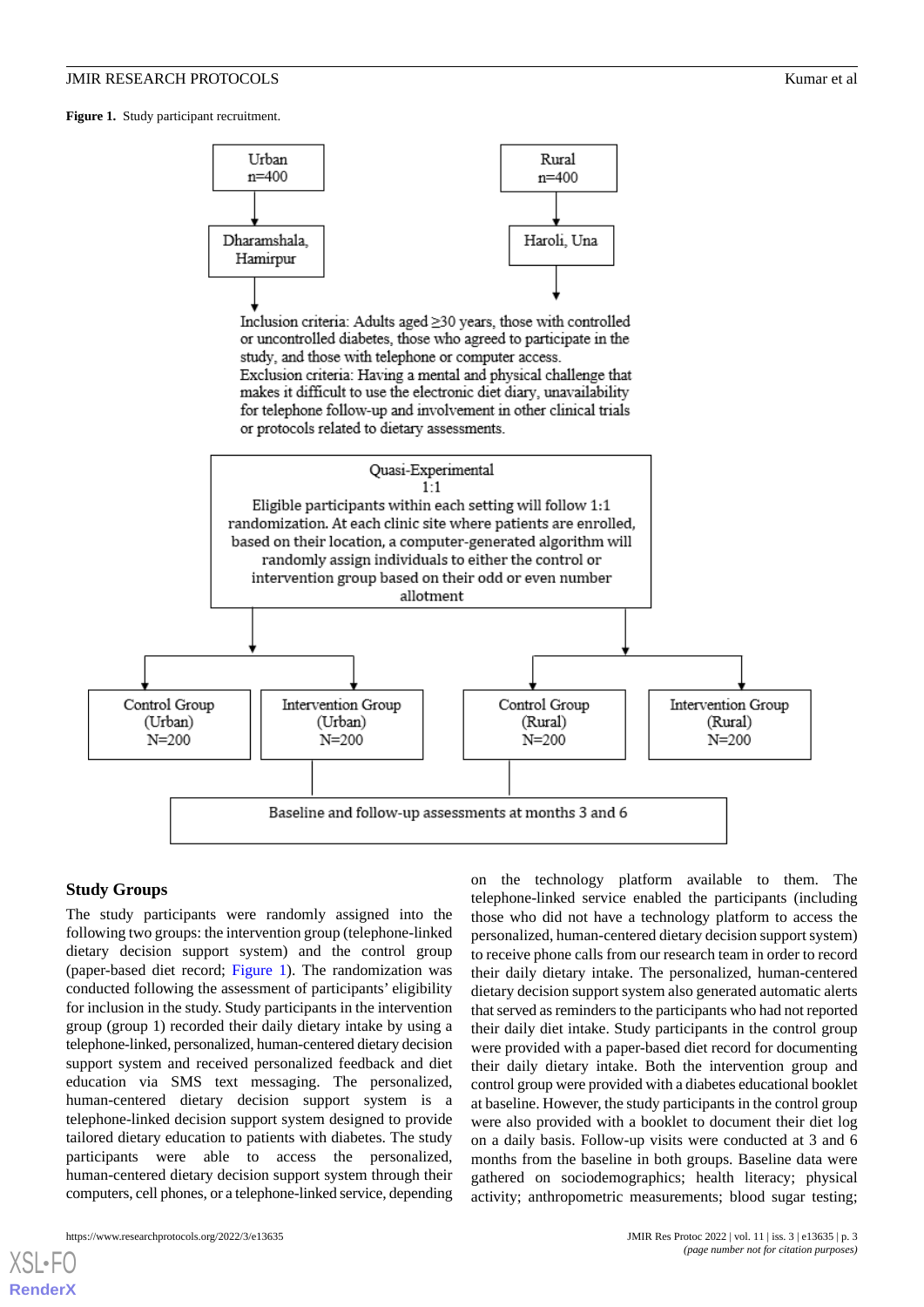and diabetes knowledge, attitudes, and practices (KAPs). Follow-up data were gathered on anthropometric measurements, diabetes KAPs, blood sugar testing, and satisfaction with medical care.

#### **Intervention Development**

A telephone-based, personalized, human-centered dietary decision support system for populations with diabetes was designed to provide tailored dietary education to patients with diabetes ([Figure 2](#page-3-0)). A human-centered approach was used in the design process. Human-centered design principles require end users to be prioritized in intervention design and development [[15\]](#page-8-2). User characteristics, needs, and preferences are vital for ensuring the optimal use of technology-enabled interventions [[15\]](#page-8-2) ([Figure 3\)](#page-4-0). The failure to fully implement human-centered design in dietary intervention designs has been a limitation in prior studies [\[11](#page-8-3)]. The personalized, human-centered dietary decision support system is comprised of the following components: (1) the electronic monitoring of diet records, (2) personalized dietary and disease feedback, (3)

<span id="page-3-0"></span>Figure 2. Dietary decision support system workflow.

the nutrient calculation of daily diet intake per meal, and (4) alerts and reminders ([Figure 4](#page-4-1)).

The personalized, human-centered dietary decision support system can be used on cell phones, PDAs, and computers, depending on the technology platforms available to users across various Indian settings. Dietary information from the prospective users was gathered on a daily basis. This information included the various food sources consumed and the quantity and timing of food consumption. A nutrient database of food choices and their caloric values was subsequently created [[16\]](#page-8-4). This nutrient database included the following components: food type, food class, quantity, and calorie estimation. A message library in both the English and Hindi languages (a local Indian dialect) was prepared, so that individuals could be sent weekly messages on how best to manage their diet. Based on the study participants' dietary intake, interactive tailored feedback was provided [\(Figure 5](#page-5-0)). Study participants also received auto-generated reminders and alerts if their dietary information was not received as scheduled.



Step A. User view

Step B: Administrative view

The Administrative (Admin) view allows the administrator to see the entire user profile, and the administrator can send messages to all participants and can add and edit the diet-related information

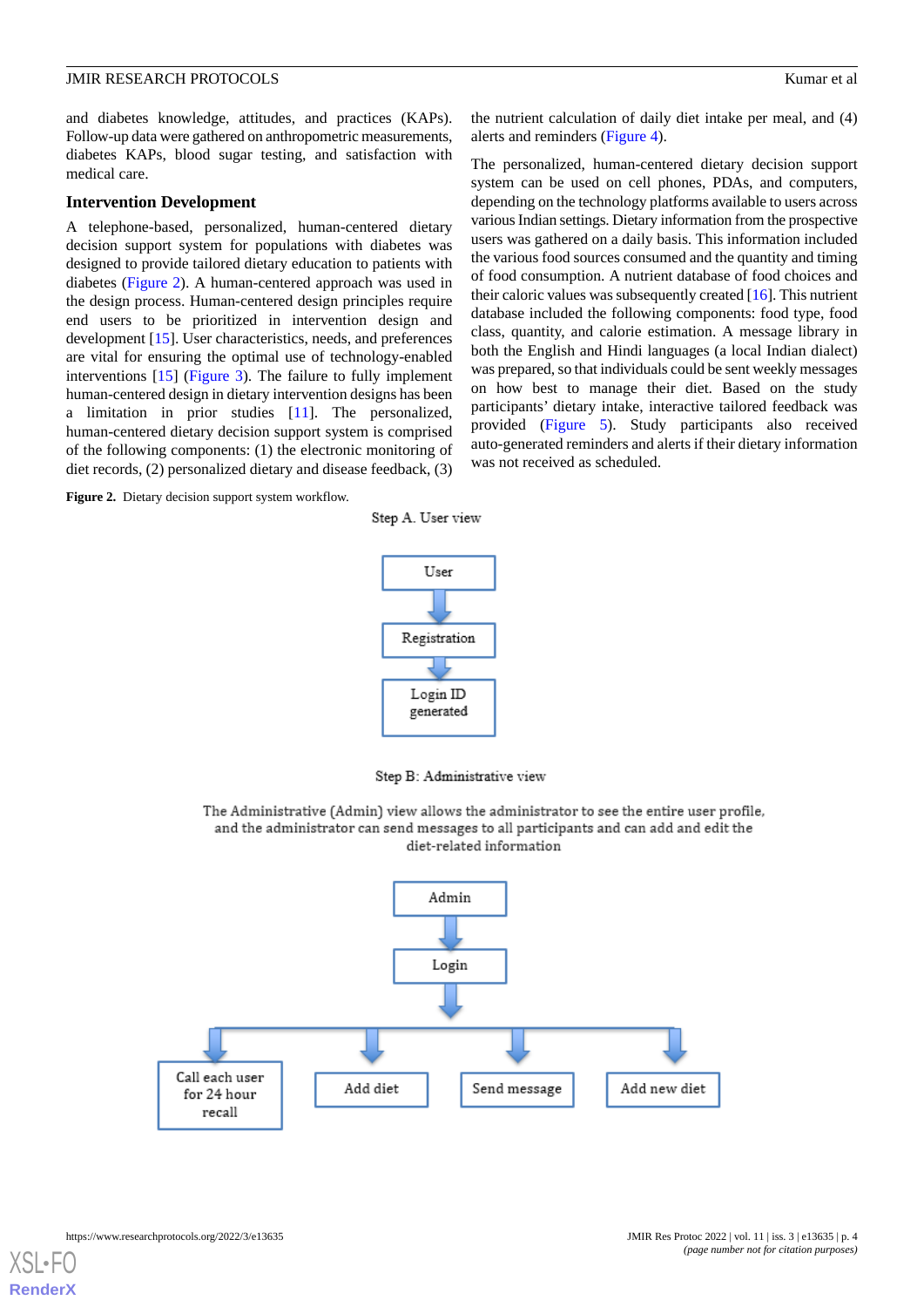<span id="page-4-0"></span>Figure 3. Administrative control panel: entry of study participant demographics.

| <b>Control Panel</b>                          |                                                          |                                                                 |                                                   |  |  |
|-----------------------------------------------|----------------------------------------------------------|-----------------------------------------------------------------|---------------------------------------------------|--|--|
|                                               | $\equiv$ (<br>Dietary Decision Support System<br>$\circ$ |                                                                 |                                                   |  |  |
| <b>O</b> Dashboard<br>1 Users<br>$\checkmark$ | Add a New User                                           |                                                                 |                                                   |  |  |
| $6$ Food<br>$\checkmark$                      | User Profile                                             |                                                                 |                                                   |  |  |
| Messages<br>$\checkmark$                      | First Name                                               | Last Name                                                       | Date Of Birth                                     |  |  |
|                                               |                                                          |                                                                 | $\Box$<br>mm/dd/yyyy                              |  |  |
|                                               | Email                                                    | Phone                                                           | Select Gender                                     |  |  |
|                                               |                                                          | $+91$                                                           | Select<br>$\checkmark$                            |  |  |
|                                               | Weight (Kg)                                              | Height (cm) <sup>O</sup>                                        |                                                   |  |  |
|                                               |                                                          |                                                                 |                                                   |  |  |
|                                               | Address                                                  |                                                                 |                                                   |  |  |
|                                               | Address Line 1                                           | Address Line 2                                                  | City                                              |  |  |
|                                               |                                                          |                                                                 |                                                   |  |  |
|                                               | State                                                    | Country                                                         | Zip                                               |  |  |
|                                               |                                                          |                                                                 |                                                   |  |  |
|                                               | <b>B</b> Lifestyle                                       |                                                                 |                                                   |  |  |
|                                               | Are you a current smoker?                                | Do you currently drink alcohol?                                 | How frequently do you do physical activity?       |  |  |
|                                               | Select<br>$\checkmark$                                   | Select<br>v                                                     | Select<br>$\checkmark$                            |  |  |
|                                               | Clinical Profile                                         |                                                                 |                                                   |  |  |
|                                               | How long ago were you diagnosed with diabetes?           | Are you currently taking any treatment to manage your diabetes? | Have you been tested for your blood sugar levels? |  |  |
|                                               | Select<br>$\checkmark$                                   | Î<br>Select<br>Medications                                      | Select<br>$\checkmark$                            |  |  |
|                                               |                                                          | Insulin<br>Diet<br>$\scriptstyle\rm w$<br>Forester              |                                                   |  |  |
|                                               | Do you know remember your recent Blood sugar levels?     | If yes, then was this blood sugar level?                        | What was the actual blood sugar level?            |  |  |
|                                               | Select<br>$\checkmark$                                   | Select<br>$\checkmark$                                          |                                                   |  |  |

<span id="page-4-1"></span>**Figure 4.** Administrative control panel: addition of food categories.

| <b>Control Panel</b>         | $\equiv$<br><b>Dietary Decision Support System</b> |
|------------------------------|----------------------------------------------------|
| <b>Dashboard</b>             |                                                    |
| <b>Users</b><br>$\checkmark$ | <b>Manage Categories</b>                           |
| ×<br>Food<br>$\checkmark$    | <b>Add New Category</b>                            |
| Messages<br>$\check{ }$      |                                                    |
|                              | <b>Category Name</b>                               |
|                              |                                                    |
|                              | Description                                        |
|                              |                                                    |
|                              |                                                    |
|                              | <b>Add Category</b>                                |
|                              |                                                    |

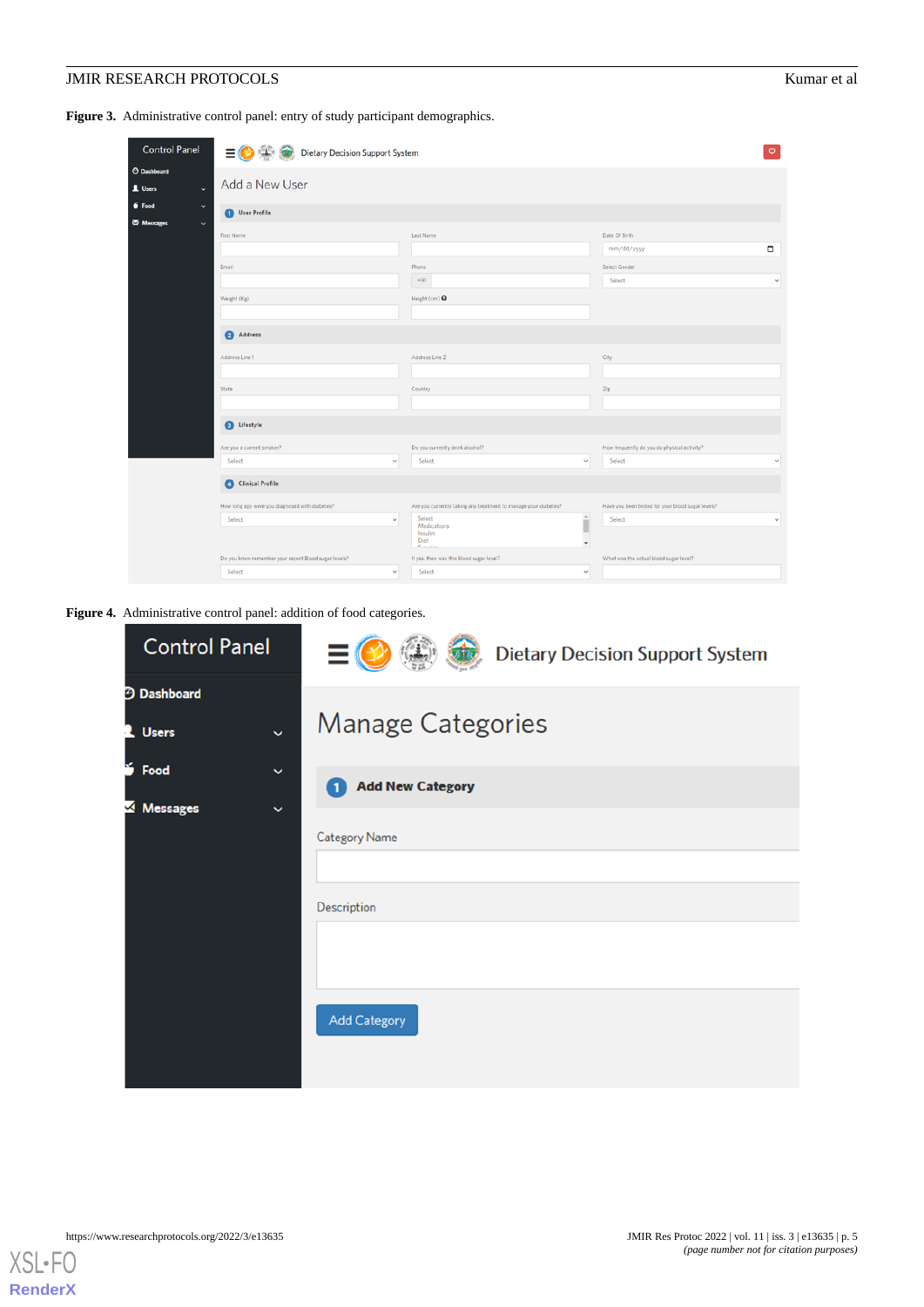<span id="page-5-0"></span>Figure 5. Administrative control panel: generation of personalized dietary feedback.

| <b>Control Panel</b>                                        | <b>Dietary Decision Support System</b>                                                    |  |
|-------------------------------------------------------------|-------------------------------------------------------------------------------------------|--|
| <b>3</b> Dashboard<br><b>1</b> Users<br>$\checkmark$        | Edit Message                                                                              |  |
| $\bullet$ Food<br>$\check{ }$<br>M Messages<br>$\checkmark$ | <b>Add New Message</b>                                                                    |  |
|                                                             | <b>Select Day</b>                                                                         |  |
|                                                             | Friday (Nutrient role in managing diabetes)                                               |  |
|                                                             | <b>English Text</b>                                                                       |  |
|                                                             | DIET DSS: Nuts like almonds, cashews, peanuts, flaxseeds, canola, avocado are good fats.  |  |
|                                                             | <b>Hindi Text</b>                                                                         |  |
|                                                             | DIET DSS: ड्राई फ्रूट जैसे बादाम, काजू, मूंगफली, ओलिव आयल, अलसी के बीज, केनोला, अवोकेडो ग |  |
|                                                             | <b>Edit Message</b>                                                                       |  |

#### **Study Enrollment and Data Collection Procedure**

Data were collected at baseline, and follow-ups were conducted at months 3 and 6, resulting in 4 data collection time points. After each time point, the field-workers scheduled follow-up interviews to administer the study questionnaires. The study staff who were collecting data were blinded to the group assignments.

#### **Informed Consent**

Informed consent forms were administered to the eligible individuals, and those who consented were enrolled in the study. The institutional review board–approved consent forms were administered by members of our research team to the eligible individuals. These forms described the study, the measures used by the researchers to protect the confidentiality of the responses, and the voluntary nature of the study. The consent forms were countersigned by members of the research team, and copies were provided to the study participants.

# **Data Entry and Quality Assurance**

Data entry was performed by a team of field-workers and data management personnel. To ensure efficiency and high-quality data collection and processing, we (1) used a well-trained team of field-workers, (2) used a clearly defined study manual, (3) conducted weekly meetings with the research team, and (4) maintained logs of all patient contacts. To ensure efficient and accurate data management, we maintained (1) logs of all of the data instruments that were filled during each visit for every patient, (2) central data processing, and (3) weekly data checks.

Data security was ensured through regular backups, password protection, and storage in a locked file cabinet.

#### **Variables Assessed**

#### *Sociodemographics*

Baseline data were gathered on study participants' age, income level, employment status, education level, smoking status, and alcohol consumption. Information was also collected on computer usage, internet usage, the frequency of computer and internet usage, and sources of health information.

# *Health Literacy*

Health literacy is defined as "the ability to perform basic reading and numerical tasks required to function in the health care environment" [[17\]](#page-8-5). Health literacy was assessed by using a 3-item health literacy screening questionnaire [\[17](#page-8-5)]. The questions included the following: (1) "How often do you have someone (like a family member, friend, hospital/clinic worker or caregiver) help you read hospital materials," (2) "How often do you have problems learning about your medical condition because of difficulty understanding written information" (problems reading), and (3) "How confident are you filling out forms by yourself" (confident with forms)? Responses were rated on a Likert scale ranging from 0 to 4 and included the following options: "all of the time," "most of the time," "some of the time," "a little of the time," and "none of the time" [[17\]](#page-8-5).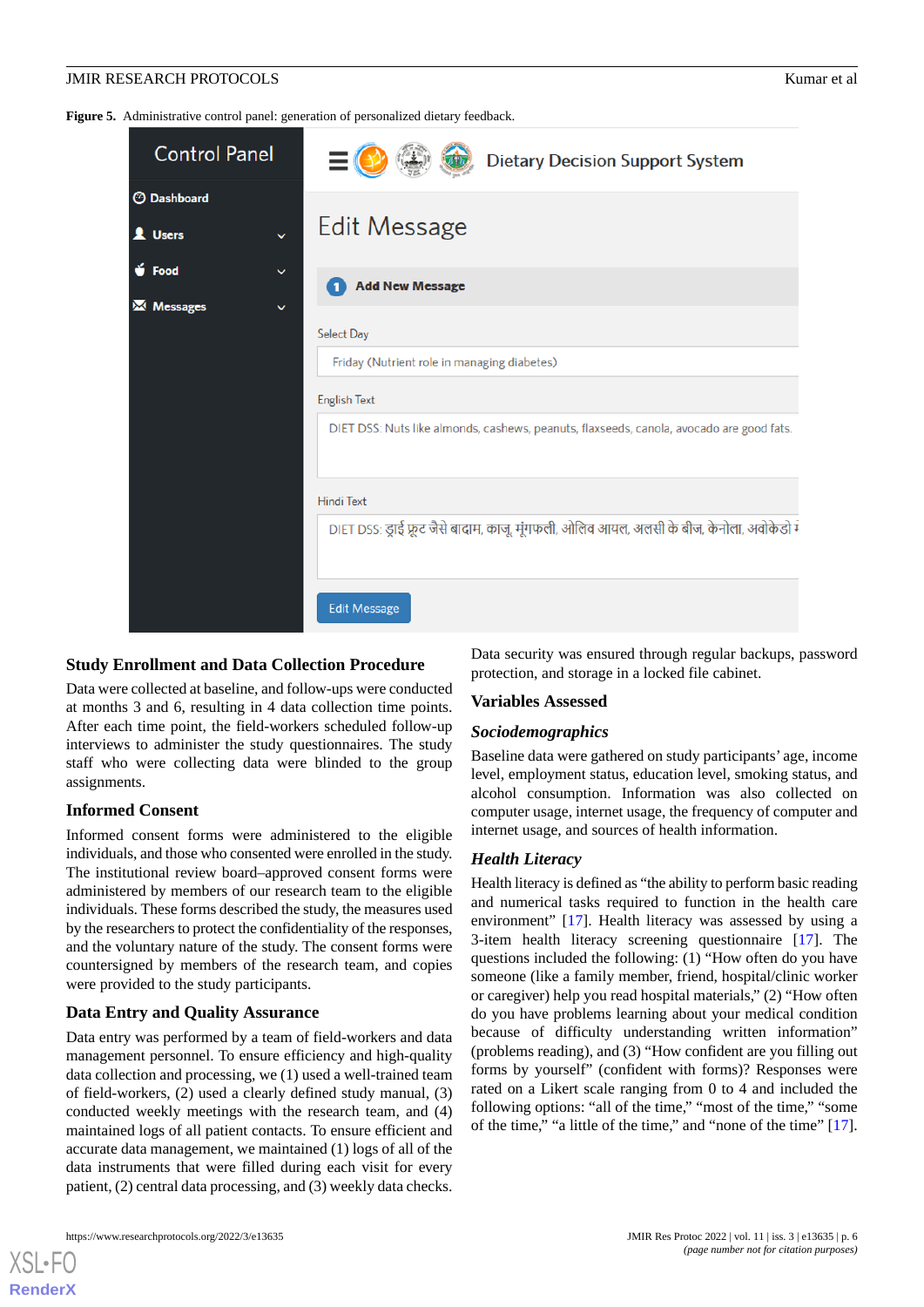#### *Anthropometry*

Height, weight, and waist circumference were measured by using a standard technique [[18\]](#page-8-6). BMIs were computed from the height and weight measurements.

#### *Physical Activity Assessment*

All participants completed a validated short form of the International Physical Activity Questionnaire in order to calculate the total time that they spent on performing various forms of physical activity—recreational activities, occupational activities, household work, and transportation-related activities—in the last 7 days [[19\]](#page-8-7). Total weekly physical activity—metabolic equivalents of task (METs; MET hours per week)—will be calculated as the weighted sum of the reported time spent at each intensity by using a MET value specific to each category (walking: 3.3 METs; moderate: 4 METs; vigorous: 7 METs) [\[19](#page-8-7)].

#### **Outcomes**

The study outcomes include dietary KAPs. These outcomes were assessed by using the following tools. Satisfaction with medical care was also assessed.

#### *Nutrition Knowledge Scale*

The Nutrition Knowledge Scale comprises the following four types of items: (1) 10 items on the relationship between diet and disease, (2) 10 items on food comparisons in terms of their nutrient content (eg, fat, fiber, calcium, calories, and sodium); (3) 6 items on the daily serving requirements of different food groups; and (4) 5 items on weight and weight loss. The scale is in a multiple-choice format, and 1 point is awarded for correct answers; otherwise, 0 points are awarded. The interitem reliability (Cronbach α coefficient) of the Nutrition Knowledge Scale is .78 [\[20](#page-8-8)].

### *Nutrition Attitude Scale*

The Nutrition Attitude Scale consists of 19 items and the following three sections: (1) care about nutrition (8 items), (2) emotional eating (6 items), and (3) the importance of nutrition (5 items). The response options are rated on a 5-point Likert scale and include "strongly disagree," "disagree," "neutral," "agree," and "strongly agree." Reverse sentence items are scored reversely. The Cronbach α coefficient of the Nutrition Attitude Scale is .73 [\[20](#page-8-8)].

#### *Nutrition Behavior Scale*

The Nutrition Behavior Scale is a 24-item scale with responses on a 5-point Likert scale. It comprises the following two sections: (1) food selection and care about nutrition (15 items) and (2) emotionally and externally cued eating (9 items). The response items include "never," "seldom," "sometimes," "often," and "always," ranging in score from 1 to 5. Reverse sentence items are scored reversely. The Cronbach  $\alpha$  coefficient of the Nutrition Behavior Scale is .76 [\[20](#page-8-8)].

#### *Satisfaction With Medical Care*

Satisfaction with medical care will be measured by using the Client Satisfaction Questionnaire-8 (CSQ-8). The CSQ-8 is an 8-item questionnaire in which items are rated by using a 4-point Likert scale [\[21](#page-8-9)].

[XSL](http://www.w3.org/Style/XSL)•FO **[RenderX](http://www.renderx.com/)**

### *Blood Sugar Testing*

We will also assess participants' blood sugar levels at baseline and at 6 months to assess the pattern of blood sugar control.

#### **Data Analysis Plan**

In the first step of the exploratory analysis, we will present a table to summarize the overall characteristics of all variables, including outcome, confounding, and process variables. This table will also serve as quality control for the original data and be used to mine missing data patterns and outliers. The distributions of the continuous outcomes will be explored for normality, and transformations will be used if necessary. Continuous variables will be summarized using means, medians, SDs, and ranges, while categorical variables will be examined by using frequencies and percentages. An exploratory analysis on process variables will be used for a post hoc analysis. As a third step, we will cross-tabulate the group assignments against outcome variables to assess the association in the initial stage of the study.

#### **Sample Size Justification**

The sample size calculation was based on knowledge, attitude, and behavior outcomes, as reported in previous studies [[22\]](#page-8-10). To detect a mean change of 0.2 with an SD of 0.7 at a 2-sided .05  $\alpha$  level of significance and a power of 85%, a sample size of 200 individuals in each group is needed. The total participant sample size will be 800.

#### **Statistical Analysis**

Baseline characteristics will be summarized and stratified by intervention group. The primary outcomes—adherence to dietary guidelines, KAPs, and patient satisfaction with medical care—will be compared between groups by using a log-rank test. A Cox proportional hazards regression model will be used to adjust for confounders that differ significantly between the two groups at the .20 level of significance. A generalized linear mixed model using a binomial distribution and logit link function will be used to examine the binary secondary objective—subjects'satisfaction with medical care. The group types (ie, the intervention and control groups) will be used as a fixed effect, and subject data will be used as random effects. This will be done by using a variance components covariance structure. To adjust for confounders that differ significantly between the two groups at the .20 level of significance, covariates will be added to the model, and a linear regression model will be used.

# *Results*

Data collection was conducted between the period of June and December 2018. The collection of baseline data from 800 study participants in both the intervention (n=400) and control groups  $(n=400)$ , which were stratified by urban (control group:  $n=200$ ; intervention group: n=200) and rural settings (control group: n=200; intervention group n=200), has been completed. Follow-up data collection for months 3 and 6 is ongoing. We expect the follow-up data collection to be completed by October 2019. We are currently analyzing the baseline data and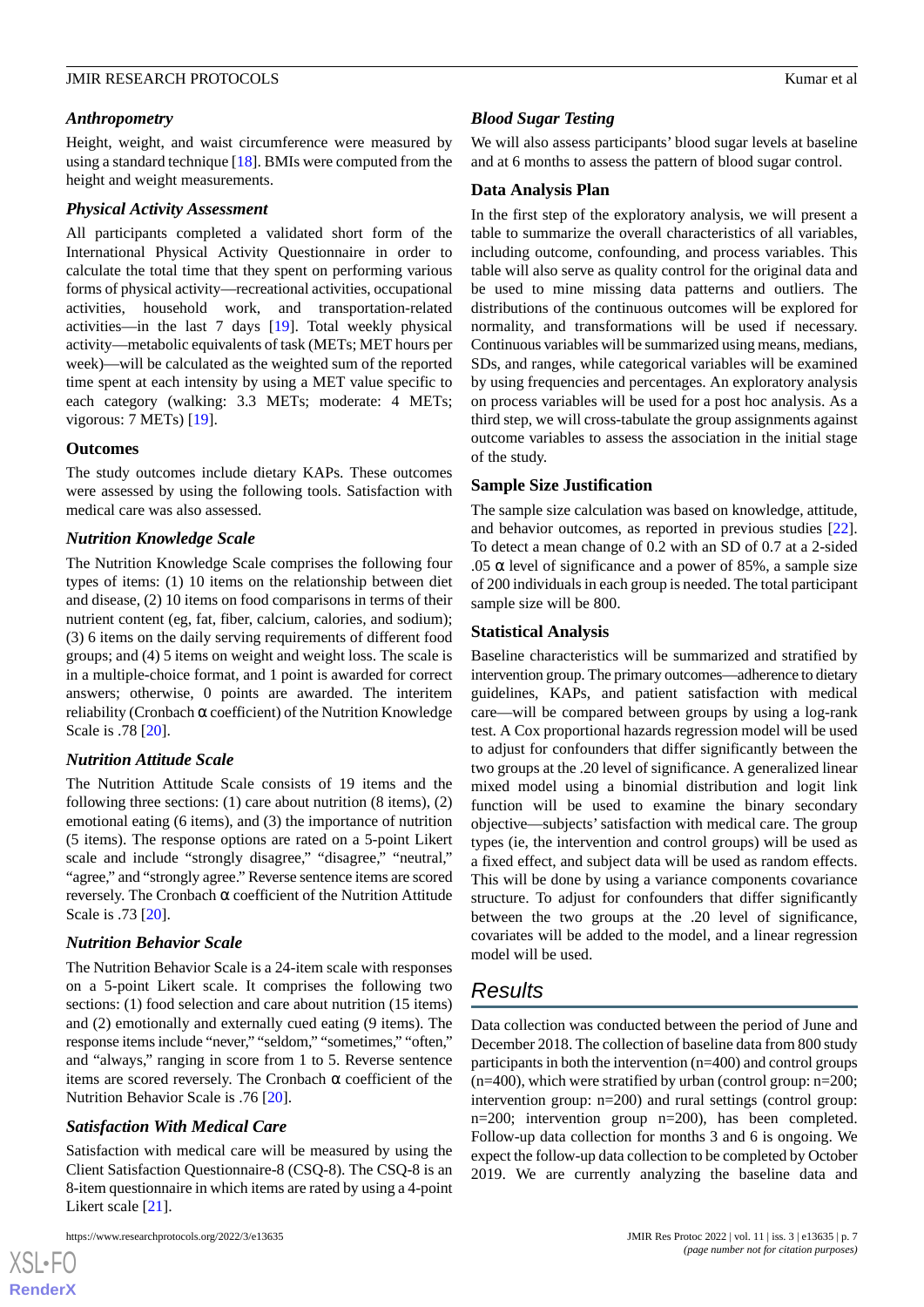generating reports, which will be presented in our upcoming manuscript.

# *Discussion*

We anticipate that our results will show a significant difference in nutrition KAPs between the study groups. The study participants receiving tailored dietary education will likely show better improvements in their KAPs and overall diabetes management. We also anticipate that satisfaction with care (measured by the CSQ-8) will be higher in the intervention group, owing to the unique features of our interactive, telephone-linked, personalized, human-centered decision support system (eg, personalized dietary education and reminder alerts for completing the food log). We also expect to see urban-rural differences across the intervention and control groups. Our dietary decision support system is the first of its kind to be successfully implemented in a lower-middle–income country such as India, and it has the potential to inform dietary data management on a wider scope. Key gaps in diet-related interventions are centered on the tailoring, sustainability, and evaluation of such interventions [[15,](#page-8-2)[23\]](#page-8-11). Studies that were conducted to examine the effectiveness of existing diet apps highlighted the need for tailoring approaches that can address the personal needs of the users [[23\]](#page-8-11). Another crucial gap in the

design approaches of existing diet apps is the challenge of identifying which specific components are associated with intervention effectiveness. The task of identifying specific components associated with effectiveness becomes an arduous one when human-centered approaches are not effectively incorporated into the design process. A systematic review investigating the effectiveness of eHealth and mobile health interventions that promote physical activity and healthy diets across 13 low- and middle-income countries showed that it was not possible to identify the specific components associated with app effectiveness among the included studies [[23\]](#page-8-11). A human-centered design approach is needed to address these challenges. The uniqueness of our nutrient data capture process is demonstrated by its incorporation of human-centered, cultural, and contextually relevant features—diet capture in both English and Hindi, diet conversion into caloric components, sustained diet data collection and participant adherence through telephone-linked care, and auto-generated reminders. We conducted focus groups with the study population in addition to literature reviews, with the aim of identifying user characteristics, needs, and preferences that potentially influence users' satisfaction with and use of the interactive, telephone-linked, personalized, human-centered decision support system [\[24](#page-8-12)-[26\]](#page-8-13).

# **Conflicts of Interest**

<span id="page-7-0"></span>None declared.

# <span id="page-7-1"></span>**References**

- 1. International Diabetes Federation. IDF Diabetes Atlas, Eighth Edition 2017. Brussels, Belgium: International Diabetes Federation; 2017.
- <span id="page-7-3"></span>2. Dehghan M, Mente A, Zhang X, Swaminathan S, Li W, Mohan V, Prospective Urban Rural Epidemiology (PURE) study investigators. Associations of fats and carbohydrate intake with cardiovascular disease and mortality in 18 countries from five continents (PURE): a prospective cohort study. Lancet 2017 Nov 04;390(10107):2050-2062. [doi: [10.1016/S0140-6736\(17\)32252-3\]](http://dx.doi.org/10.1016/S0140-6736(17)32252-3) [Medline: [28864332](http://www.ncbi.nlm.nih.gov/entrez/query.fcgi?cmd=Retrieve&db=PubMed&list_uids=28864332&dopt=Abstract)]
- <span id="page-7-4"></span><span id="page-7-2"></span>3. Muralidharan S, Mohan V, Anjana RM, Jena S, Tandon N, Allender S, et al. Mobile health technology (mDiab) for the prevention of type 2 diabetes: Protocol for a randomized controlled trial. JMIR Res Protoc 2017 Dec 12;6(12):e242 [\[FREE](https://www.researchprotocols.org/2017/12/e242/) [Full text\]](https://www.researchprotocols.org/2017/12/e242/) [doi: [10.2196/resprot.8644\]](http://dx.doi.org/10.2196/resprot.8644) [Medline: [29233806](http://www.ncbi.nlm.nih.gov/entrez/query.fcgi?cmd=Retrieve&db=PubMed&list_uids=29233806&dopt=Abstract)]
- <span id="page-7-5"></span>4. Haas K, Hayoz S, Maurer-Wiesner S. Effectiveness and feasibility of a remote lifestyle intervention by dietitians for overweight and obese adults: Pilot study. JMIR Mhealth Uhealth 2019 Apr 11;7(4):e12289 [[FREE Full text](https://mhealth.jmir.org/2019/4/e12289/)] [doi: [10.2196/12289\]](http://dx.doi.org/10.2196/12289) [Medline: [30973338\]](http://www.ncbi.nlm.nih.gov/entrez/query.fcgi?cmd=Retrieve&db=PubMed&list_uids=30973338&dopt=Abstract)
- 5. Little M, Humphries S, Patel K, Dewey C. Decoding the type 2 diabetes epidemic in rural India. Med Anthropol 2017;36(2):96-110 [[FREE Full text](http://europepmc.org/abstract/MED/27644458)] [doi: [10.1080/01459740.2016.1231676\]](http://dx.doi.org/10.1080/01459740.2016.1231676) [Medline: [27644458\]](http://www.ncbi.nlm.nih.gov/entrez/query.fcgi?cmd=Retrieve&db=PubMed&list_uids=27644458&dopt=Abstract)
- <span id="page-7-6"></span>6. Schembre SM, Liao Y, O'Connor SG, Hingle MD, Shen SE, Hamoy KG, et al. Mobile ecological momentary diet assessment methods for behavioral research: Systematic review. JMIR Mhealth Uhealth 2018 Nov 20;6(11):e11170 [[FREE Full text\]](https://mhealth.jmir.org/2018/11/e11170/) [doi: [10.2196/11170](http://dx.doi.org/10.2196/11170)] [Medline: [30459148\]](http://www.ncbi.nlm.nih.gov/entrez/query.fcgi?cmd=Retrieve&db=PubMed&list_uids=30459148&dopt=Abstract)
- <span id="page-7-7"></span>7. Béjar LM, Reyes OA, García-Perea MD. Electronic 12-hour dietary recall (e-12HR): Comparison of a mobile phone app for dietary intake assessment with a food frequency questionnaire and four dietary records. JMIR Mhealth Uhealth 2018 Jun 15;6(6):e10409 [\[FREE Full text\]](https://mhealth.jmir.org/2018/6/e10409/) [doi: [10.2196/10409](http://dx.doi.org/10.2196/10409)] [Medline: [29907555](http://www.ncbi.nlm.nih.gov/entrez/query.fcgi?cmd=Retrieve&db=PubMed&list_uids=29907555&dopt=Abstract)]
- 8. Affret A, El Fatouhi D, Dow C, Correia E, Boutron-Ruault MC, Fagherazzi G. Relative validity and reproducibility of a new 44-item diet and food frequency questionnaire among adults: Online assessment. J Med Internet Res 2018 Jul 05;20(7):e227 [\[FREE Full text](https://www.jmir.org/2018/7/e227/)] [doi: [10.2196/jmir.9113](http://dx.doi.org/10.2196/jmir.9113)] [Medline: [29980502](http://www.ncbi.nlm.nih.gov/entrez/query.fcgi?cmd=Retrieve&db=PubMed&list_uids=29980502&dopt=Abstract)]
- 9. Ernsting C, Dombrowski SU, Oedekoven M, Sullivan JLO, Kanzler M, Kuhlmey A, et al. Using smartphones and health apps to change and manage health behaviors: A population-based survey. J Med Internet Res 2017 Apr 05;19(4):e101 [[FREE Full text](https://www.jmir.org/2017/4/e101/)] [doi: [10.2196/jmir.6838](http://dx.doi.org/10.2196/jmir.6838)] [Medline: [28381394](http://www.ncbi.nlm.nih.gov/entrez/query.fcgi?cmd=Retrieve&db=PubMed&list_uids=28381394&dopt=Abstract)]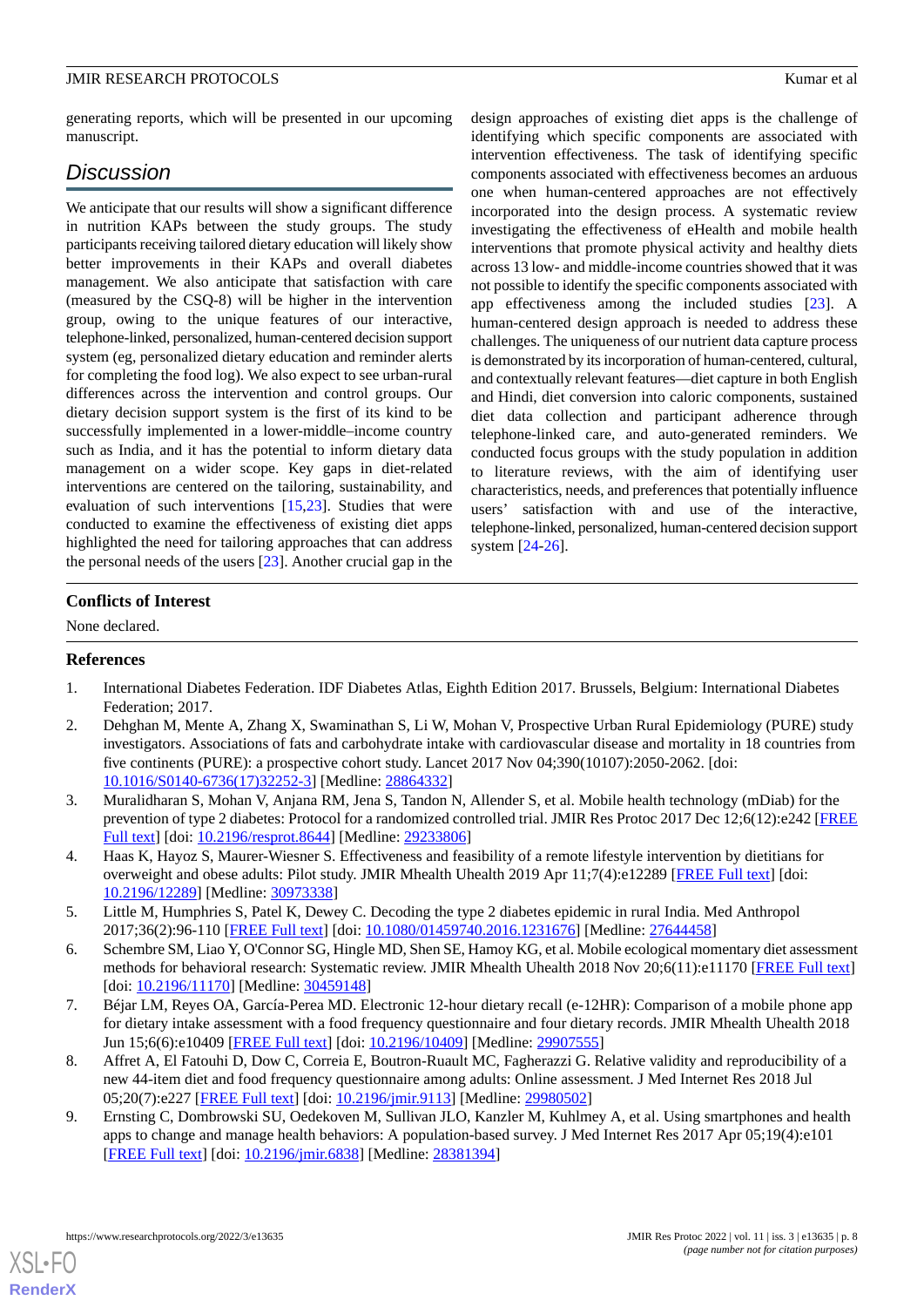- <span id="page-8-0"></span>10. Burrows TL, Rollo ME, Williams R, Wood LG, Garg ML, Jensen M, et al. A systematic review of technology-based dietary intake assessment validation studies that include carotenoid biomarkers. Nutrients 2017 Feb 14;9(2):140 [\[FREE Full text](https://www.mdpi.com/resolver?pii=nu9020140)] [doi: [10.3390/nu9020140](http://dx.doi.org/10.3390/nu9020140)] [Medline: [28216582\]](http://www.ncbi.nlm.nih.gov/entrez/query.fcgi?cmd=Retrieve&db=PubMed&list_uids=28216582&dopt=Abstract)
- <span id="page-8-3"></span>11. Coughlin S, Thind H, Liu B, Champagne N, Jacobs M, Massey RI. Mobile phone apps for preventing cancer through educational and behavioral interventions: State of the art and remaining challenges. JMIR Mhealth Uhealth 2016 May 30;4(2):e69 [\[FREE Full text](https://mhealth.jmir.org/2016/2/e69/)] [doi: [10.2196/mhealth.5361\]](http://dx.doi.org/10.2196/mhealth.5361) [Medline: [27242162](http://www.ncbi.nlm.nih.gov/entrez/query.fcgi?cmd=Retrieve&db=PubMed&list_uids=27242162&dopt=Abstract)]
- 12. Willmott TJ, Pang B, Rundle-Thiele S, Badejo A. Weight management in young adults: Systematic review of electronic health intervention components and outcomes. J Med Internet Res 2019 Feb 06;21(2):e10265 [\[FREE Full text](https://www.jmir.org/2019/2/e10265/)] [doi: [10.2196/10265\]](http://dx.doi.org/10.2196/10265) [Medline: [30724736\]](http://www.ncbi.nlm.nih.gov/entrez/query.fcgi?cmd=Retrieve&db=PubMed&list_uids=30724736&dopt=Abstract)
- <span id="page-8-1"></span>13. Jimoh F, Lund EK, Harvey LJ, Frost C, Lay WJ, Roe MA, et al. Comparing diet and exercise monitoring using smartphone app and paper diary: A two-phase intervention study. JMIR Mhealth Uhealth 2018 Jan 15;6(1):e17 [[FREE Full text](https://mhealth.jmir.org/2018/1/e17/)] [doi: [10.2196/mhealth.7702](http://dx.doi.org/10.2196/mhealth.7702)] [Medline: [29335239](http://www.ncbi.nlm.nih.gov/entrez/query.fcgi?cmd=Retrieve&db=PubMed&list_uids=29335239&dopt=Abstract)]
- <span id="page-8-2"></span>14. Paulsen MM, Hagen MLL, Frøyen MH, Foss-Pedersen RJ, Bergsager D, Tangvik RJ, et al. A dietary assessment app for hospitalized patients at nutritional risk: Development and evaluation of the MyFood app. JMIR Mhealth Uhealth 2018 Sep 07;6(9):e175 [\[FREE Full text](https://mhealth.jmir.org/2018/9/e175/)] [doi: [10.2196/mhealth.9953\]](http://dx.doi.org/10.2196/mhealth.9953) [Medline: [30194059](http://www.ncbi.nlm.nih.gov/entrez/query.fcgi?cmd=Retrieve&db=PubMed&list_uids=30194059&dopt=Abstract)]
- <span id="page-8-4"></span>15. Joshi A, Amadi C, Katz B, Kulkarni S, Nash D. A human-centered platform for HIV infection reduction in New York: Development and usage analysis of the Ending the Epidemic (ETE) Dashboard. JMIR Public Health Surveill 2017 Dec 11;3(4):e95 [\[FREE Full text](https://publichealth.jmir.org/2017/4/e95/)] [doi: [10.2196/publichealth.8312\]](http://dx.doi.org/10.2196/publichealth.8312) [Medline: [29229592\]](http://www.ncbi.nlm.nih.gov/entrez/query.fcgi?cmd=Retrieve&db=PubMed&list_uids=29229592&dopt=Abstract)
- <span id="page-8-5"></span>16. Longvah T, Ananthan R, Bhaskarachary K, Venkaiah K. Indian food composition tables. Biology Education. URL: [https:/](http://www.biologyeducation.net/wp-content/uploads/NUTRITIVE-VALUE-OF-INDIAN-FOODS-ICMR_Optimized.pdf) [/tinyurl.com/ypkurzwt](http://www.biologyeducation.net/wp-content/uploads/NUTRITIVE-VALUE-OF-INDIAN-FOODS-ICMR_Optimized.pdf) [accessed 2022-02-16]
- <span id="page-8-6"></span>17. Chew LD, Bradley KA, Boyko EJ. Brief questions to identify patients with inadequate health literacy. Fam Med 2004 Sep;36(8):588-594 [[FREE Full text](http://www.stfm.org/fmhub/fm2004/September/Lisa588.pdf)] [Medline: [15343421](http://www.ncbi.nlm.nih.gov/entrez/query.fcgi?cmd=Retrieve&db=PubMed&list_uids=15343421&dopt=Abstract)]
- <span id="page-8-7"></span>18. Sánchez-García S, García-Peña C, Duque-López MX, Juárez-Cedillo T, Cortés-Núñez AR, Reyes-Beaman S. Anthropometric measures and nutritional status in a healthy elderly population. BMC Public Health 2007 Jan 03;7:2 [\[FREE Full text](https://bmcpublichealth.biomedcentral.com/articles/10.1186/1471-2458-7-2)] [doi: [10.1186/1471-2458-7-2\]](http://dx.doi.org/10.1186/1471-2458-7-2) [Medline: [17201919\]](http://www.ncbi.nlm.nih.gov/entrez/query.fcgi?cmd=Retrieve&db=PubMed&list_uids=17201919&dopt=Abstract)
- <span id="page-8-8"></span>19. Craig CL, Marshall AL, Sjöström M, Bauman AE, Booth ML, Ainsworth BE, et al. International physical activity questionnaire: 12-country reliability and validity. Med Sci Sports Exerc 2003 Aug;35(8):1381-1395. [doi: [10.1249/01.MSS.0000078924.61453.FB](http://dx.doi.org/10.1249/01.MSS.0000078924.61453.FB)] [Medline: [12900694\]](http://www.ncbi.nlm.nih.gov/entrez/query.fcgi?cmd=Retrieve&db=PubMed&list_uids=12900694&dopt=Abstract)
- <span id="page-8-9"></span>20. Lin W, Hang CM, Yang HC, Hung MH. 2005-2008 Nutrition and Health Survey in Taiwan: the nutrition knowledge, attitude and behavior of 19-64 year old adults. Asia Pac J Clin Nutr 2011;20(2):309-318 [[FREE Full text](http://apjcn.nhri.org.tw/server/APJCN/20/2/309.pdf)] [Medline: [21669600](http://www.ncbi.nlm.nih.gov/entrez/query.fcgi?cmd=Retrieve&db=PubMed&list_uids=21669600&dopt=Abstract)]
- <span id="page-8-10"></span>21. Attkisson CC, Zwick R. The client satisfaction questionnaire. Psychometric properties and correlations with service utilization and psychotherapy outcome. Eval Program Plann 1982;5(3):233-237. [doi: [10.1016/0149-7189\(82\)90074-x\]](http://dx.doi.org/10.1016/0149-7189(82)90074-x) [Medline: [10259963](http://www.ncbi.nlm.nih.gov/entrez/query.fcgi?cmd=Retrieve&db=PubMed&list_uids=10259963&dopt=Abstract)]
- <span id="page-8-12"></span><span id="page-8-11"></span>22. Fearon E, Chabata ST, Thompson JA, Cowan FM, Hargreaves JR. Sample size calculations for population size estimation studies using multiplier methods with respondent-driven sampling surveys. JMIR Public Health Surveill 2017 Sep 14;3(3):e59 [[FREE Full text](https://publichealth.jmir.org/2017/3/e59/)] [doi: [10.2196/publichealth.7909\]](http://dx.doi.org/10.2196/publichealth.7909) [Medline: [28912117](http://www.ncbi.nlm.nih.gov/entrez/query.fcgi?cmd=Retrieve&db=PubMed&list_uids=28912117&dopt=Abstract)]
- 23. West JH, Hall PC, Arredondo V, Berrett B, Guerra B, Farrell J. Health behavior theories in diet apps. J Consum Health Internet 2013 Feb 15;17(1):10-24. [doi: [10.1080/15398285.2013.756343](http://dx.doi.org/10.1080/15398285.2013.756343)]
- <span id="page-8-13"></span>24. Wang Q, Egelandsdal B, Amdam GV, Almli VL, Oostindjer M. Diet and physical activity apps: Perceived effectiveness by app users. JMIR Mhealth Uhealth 2016 Apr 07;4(2):e33 [[FREE Full text](https://mhealth.jmir.org/2016/2/e33/)] [doi: [10.2196/mhealth.5114\]](http://dx.doi.org/10.2196/mhealth.5114) [Medline: [27056639](http://www.ncbi.nlm.nih.gov/entrez/query.fcgi?cmd=Retrieve&db=PubMed&list_uids=27056639&dopt=Abstract)]
- 25. Müller AM, Alley S, Schoeppe S, Vandelanotte C. Int J Behav Nutr Phys Act 2016 Oct 10;13(1):109 [[FREE Full text](https://ijbnpa.biomedcentral.com/articles/10.1186/s12966-016-0434-2)] [doi: [10.1186/s12966-016-0434-2](http://dx.doi.org/10.1186/s12966-016-0434-2)] [Medline: [27724911\]](http://www.ncbi.nlm.nih.gov/entrez/query.fcgi?cmd=Retrieve&db=PubMed&list_uids=27724911&dopt=Abstract)
- 26. Valdovinos MG, Schieber E, McMahon M, Beard L, Wilkinson A, Carpenter J. Adverse side effects of psychotropic medication and challenging behavior: Pilot work assessing impact. J Dev Phys Disabil 2017 Dec; 29(6): 969-982 [[FREE](http://europepmc.org/abstract/MED/29398883) [Full text\]](http://europepmc.org/abstract/MED/29398883) [doi: [10.1007/s10882-017-9570-0](http://dx.doi.org/10.1007/s10882-017-9570-0)] [Medline: [29398883](http://www.ncbi.nlm.nih.gov/entrez/query.fcgi?cmd=Retrieve&db=PubMed&list_uids=29398883&dopt=Abstract)]

# **Abbreviations**

**CSQ-8:** Client Satisfaction Questionnaire-8 **KAP:** knowledge, attitude, and practice **MET:** metabolic equivalent of task **T2D:** type 2 diabetes